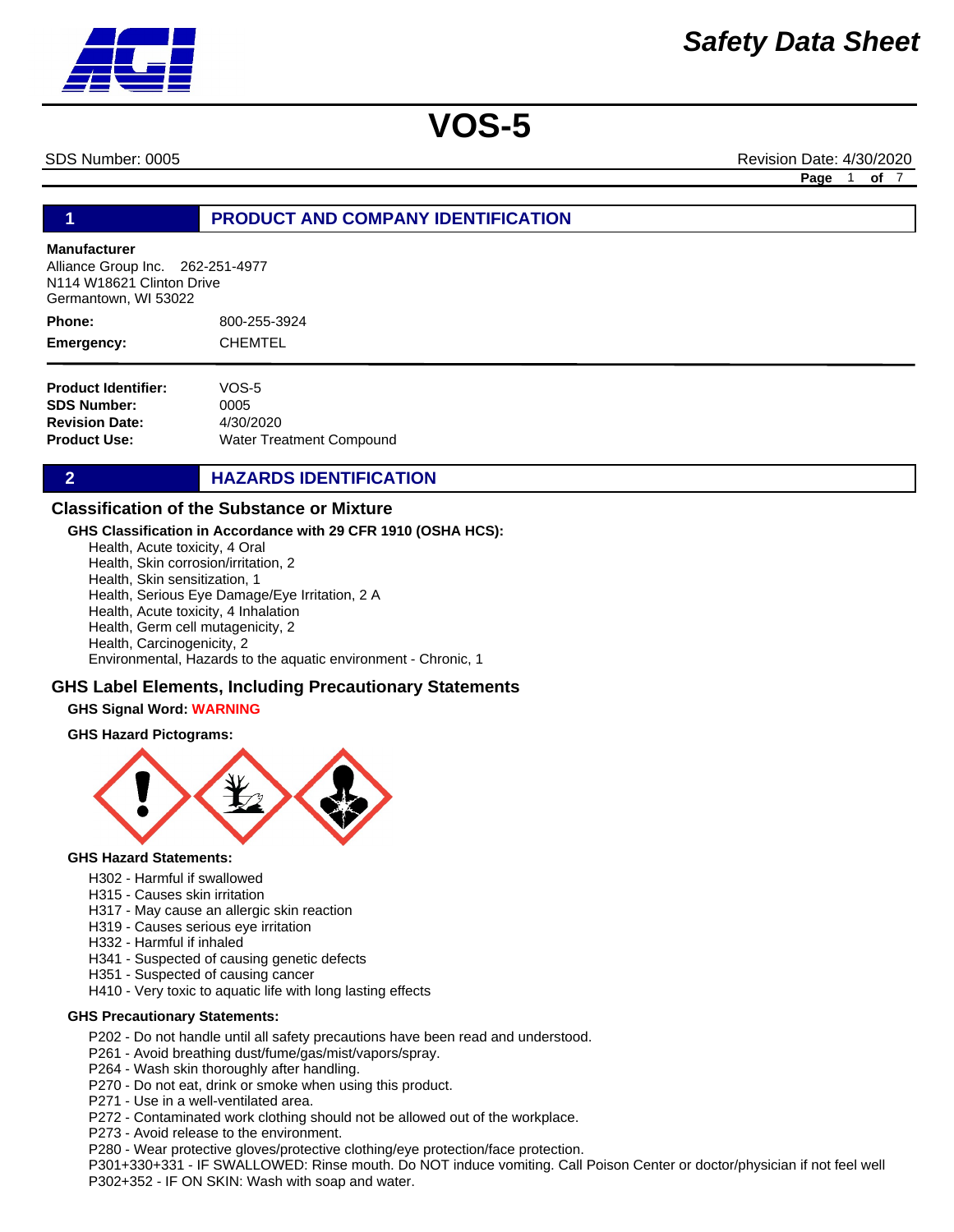

SDS Number: 0005 Revision Date: 4/30/2020 **Page** 2 **of** 7

P304+340 - IF INHALED: Remove victim to fresh air and keep at rest in a position comfortable for breathing. Cll a Poison Center or doctor/physician if you feel unwell

P305+351+338 - IF IN EYES: Rinse continuously with water for several minutes. Remove contact lenses if present and easy to do. Continue rinsing.

P308+313 - IF exposed or concerned: Get medical advice/attention.

P333+313 - If skin irritation or a rash occurs: Get medical advice/attention.

P337 - If eye irritation persists: get medical attention.

P362 - Take off contaminated clothing and wash before reuse.

P405 - Store locked up.

P501 - Dispose of contents/container in accordance with local, regional and international regulations.

# **Hazards not Otherwise Classified (HNOC) or not Covered by GHS**

| <b>Route of Entry:</b> | Eyes; Inhalation; Ingestion; Skin.                                           |
|------------------------|------------------------------------------------------------------------------|
| <b>Target Organs:</b>  | Eyes; Skin;                                                                  |
| Inhalation:            | Overexposure can cause irritation and inflammation of the respiratory tract. |
| <b>Skin Contact:</b>   | May cause irritation.                                                        |
| <b>Eye Contact:</b>    | May cause eye irritation.                                                    |
| Ingestion:             | May be harmful if swallowed.                                                 |

**HMIS III:** Health = 2(Chronic), Fire = 1, Physical Hazard = 0

| HMIS                   |   |
|------------------------|---|
| <b>HEALTH</b>          | 2 |
| <b>FLAMMABILITY</b>    |   |
| <b>PHYSICAL HAZARD</b> | ŋ |
| PERSONAL PROTECTION    |   |

# **3 COMPOSITION/INFORMATION OF INGREDIENTS**

\*Substance/Mixture: Mixture

| CAS#                              | $\frac{1}{2}$   | Chemical Ingredients:<br>Chemical Name: |  |
|-----------------------------------|-----------------|-----------------------------------------|--|
| $3710 - 84 - 7$<br>$123 - 31 - 9$ | <8%<br>$2 - 5%$ | Diethylhydroxylamine<br>Hydroquinone    |  |

# **4 FIRST AID MEASURES**

| Inhalation:          | If symptoms develop, move victim to fresh air. Give oxygen or artificial respiration if needed. Consult a phsycian.                                                                                                           |
|----------------------|-------------------------------------------------------------------------------------------------------------------------------------------------------------------------------------------------------------------------------|
| <b>Skin Contact:</b> | Promptly flush skin with water for 15 minutes. Remove contaminated clothing immediately. Do not reuse clothing and<br>shoes until cleaned. Consult physician if skin irritation or rash develops.                             |
| Eye Contact:         | Immediately flush eyes with large amounts of water for at least 15 minutes, lifting eyelids occasionally to facilitate<br>irrigation. Consult a physician if irritation persists.                                             |
| Ingestion:           | Do NOT induce vomiting. Rinse mouth with water. If unconscious, take to a hospital or physician. Never induce vomiting<br>or give anything by mouth to an unconscious victim. For spontaneous vomiting, keep head below hips. |

Protection of First Aid Personnel:

No action shall be taken involving any personal risk or without suitable training. It may be dangerous to the person providing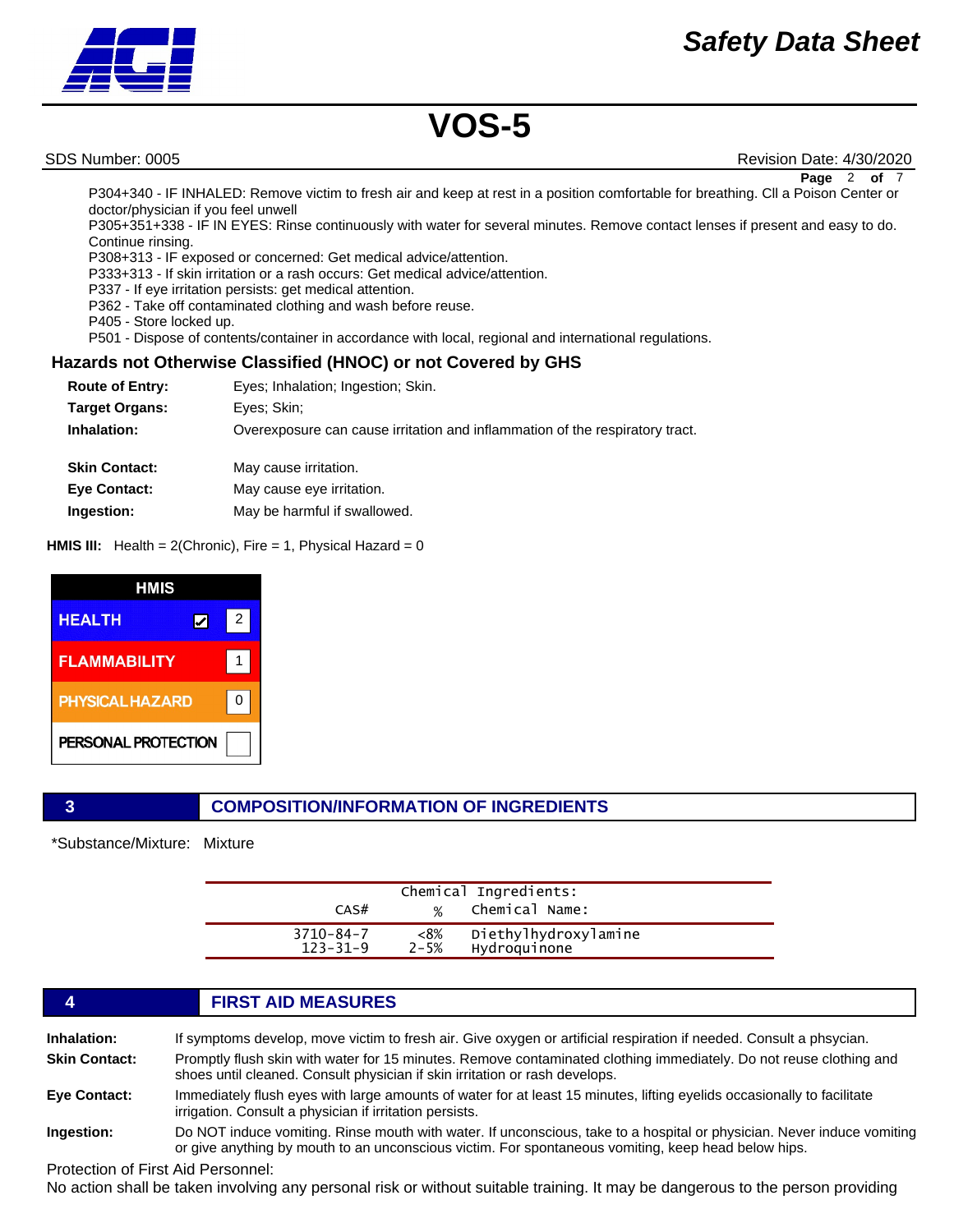

SDS Number: 0005 Revision Date: 4/30/2020

**Page** 3 of

aid to give mouth-to-mouth resuscitation. Wash contaminated clothing thoroughly with water before removing it, or wear gloves. If it is supected that dust, vapor,or gas are still present, the rescuer should wear an appropriate mask or self-contained breathing apparatus.

### **5 FIRE FIGHTING MEASURES**

| <b>Flammability:</b>       | Not Flammable or Combustible. |
|----------------------------|-------------------------------|
| <b>Flash Point:</b>        | None                          |
| <b>Flash Point Method:</b> | None                          |
| <b>Burning Rate:</b>       | No data available             |
| <b>Autoignition Temp:</b>  | No data available.            |
| LEL:                       | No data available             |
| UEL:                       | No data available             |

Fire Fighting Methods

Evacuate area of unprotected personal. Wear protective clothing including NIOSH Approved self- contained breathing apparatus. Remain upwind of fire to avoid hazardous vapors and decomposition products. Use water spray to cool fire exposed containers and disperse vapors.

### *Extinguishing Media*

**Suitable:** Use extingushing measures that are appropriate to local circumstances and the surrounding environment. Water spray, CO2, or dry chemical.

**Unsuitable fire extinguisher:** No data available.

**Unusual Fire or Explosion Hazards:** Product may emit toxic gases under fire conditions. Diethylhydroxilamine (DEHA) vapor is heavier than air and may travela considerable distance to a source of ignition and flash back.

# **6 ACCIDENTAL RELEASE MEASURES**

### **Personal Precautions**

Evacuate area. Use personal protective equipment. Avoid breathing vapors, mist or gas. Ensure adequate ventilation.

#### **Environmental Precautions**

Prevent further leakage or spillage if safe to do so. Do not let products enter drains. Discharge into the environment must be avoided.

#### **Spill**

Keep upwind of leak or spill. Soak up with inert absorbent material and dispose of as hazardous waste. Keep in suitable, closed containers for disposal. Flush remaining area with water to remove trace residue and dispose of properly. Avoid direct discharge to sewers and surface waters. Notify authorities if entry occurs. Use non-sparking tools and equipment.

|                              | <b>HANDLING AND STORAGE</b>                                                                                                                                                                                               |
|------------------------------|---------------------------------------------------------------------------------------------------------------------------------------------------------------------------------------------------------------------------|
| <b>Handling Precautions:</b> | Avoid contact with eyes, skin, or clothing. Avoid breathing vapors or mist. Wash thoroughly after<br>handling. Do not eat, drink, or smoke in work area.                                                                  |
| <b>Storage Requirements:</b> | Store in cool/dry area. Keep away from sunlight, heat, sparks, and flames. Keep away from incompatible<br>materials. Keep container tightly closed. Do not store in unlabeled or mislabeled containers. Do not<br>freeze. |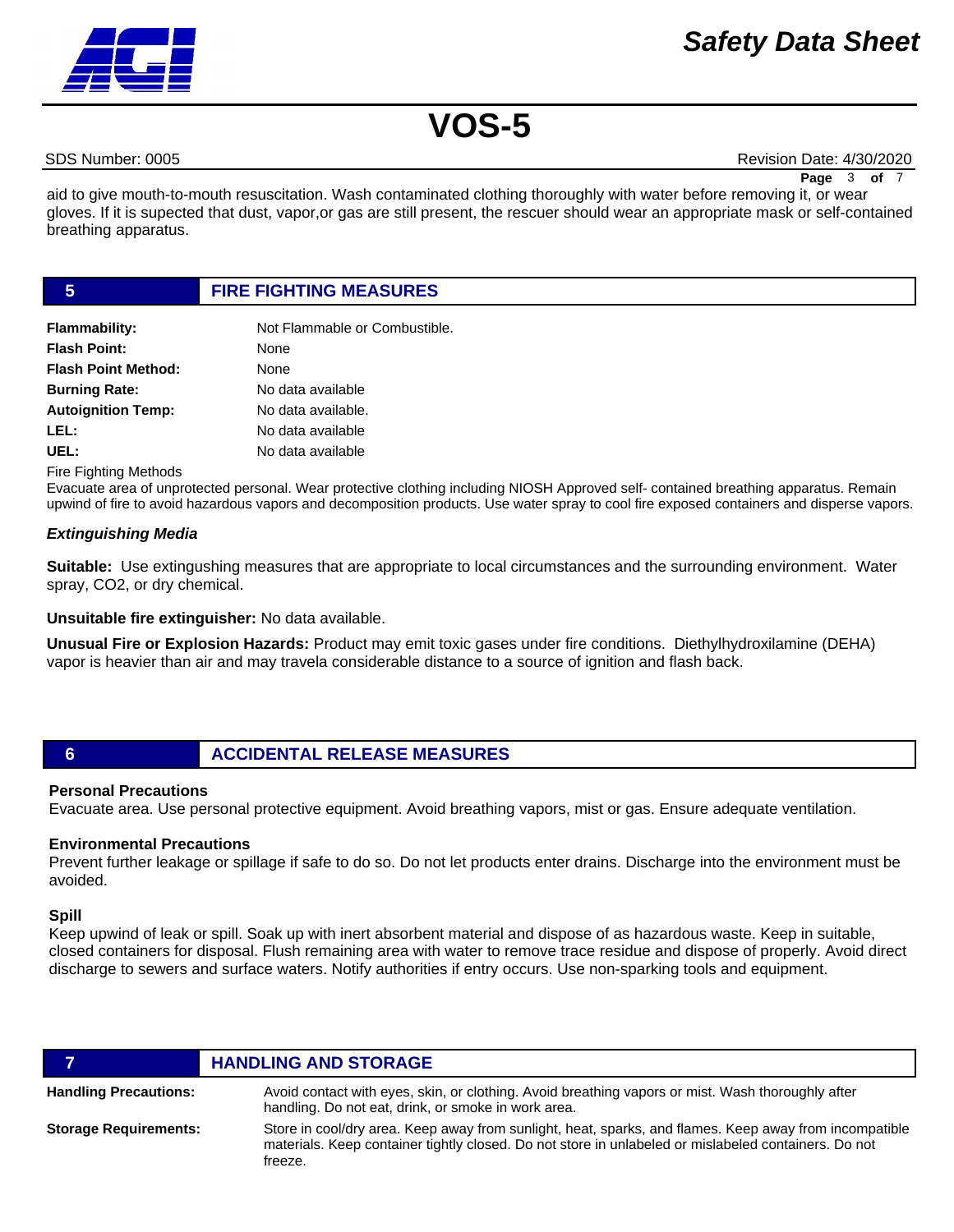### SDS Number: 0005 Revision Date: 4/30/2020

|                                          |                                                   | Page<br>of $7$<br>4                                                                                                                                                                                                                                                                                           |
|------------------------------------------|---------------------------------------------------|---------------------------------------------------------------------------------------------------------------------------------------------------------------------------------------------------------------------------------------------------------------------------------------------------------------|
| 8                                        |                                                   | <b>EXPOSURE CONTROLS/PERSONAL PROTECTION</b>                                                                                                                                                                                                                                                                  |
| <b>Engineering Controls:</b>             |                                                   | Local exhaust ventilation or other engineering controls are normally required when using this product to<br>avoid overexposure. Maintain adequate ventilation.                                                                                                                                                |
| <b>Personal Protective</b><br>Equipment: | <b>Hygiene Measures</b><br>at the end of workday. | Handle in accordance with good industrial hygiene and safety practice. Wash hands before breaks and                                                                                                                                                                                                           |
|                                          | Respiratory<br>respirator.                        | Where risk assessment shows air-purifying respirators are appropriate use a full-face respirator with<br>multi-purpose combination (US) or type ABEK (EN 14387) respirator cartridges as a backup to<br>engineering controls. If the respirator is the sole means of protection, use a full-face supplied air |
|                                          | Eyes and Face                                     | Wear chemical safety goggles while handling this product. Wear additional eye protection such as a face<br>shield when the possibility exists for eye contact with splashing or spraying liquid or airborne material.                                                                                         |
|                                          | <b>Skin</b>                                       | Prevent contact with this product. Wear gloves and protective clothing depending on conditions of use.<br>Protective gloves: gauntlet-type, neoprene, nitrile.                                                                                                                                                |
| <b>Component</b>                         | <b>OSHA PEL</b>                                   | <b>ACGIH TWA/TLV</b>                                                                                                                                                                                                                                                                                          |
| Hydroguinone                             | 2 $ma/m3$ - TWA                                   | 1 $ma/m3$ -TWA                                                                                                                                                                                                                                                                                                |

| <b>Component</b>     | <b>OSHA PEL</b>         | <b>ACGIH TWA/ TLV</b> |
|----------------------|-------------------------|-----------------------|
| <b>Hydroquinone</b>  | $2 \text{ mg/m3}$ - TWA | 1 mg/m $3$ -TWA       |
| Diethylhydroxylamine | No data available       | 2 ppm - TWA           |

# **9 PHYSICAL AND CHEMICAL PROPERTIES**

| Appearance:                              | Tan to brown       |                              |                    |
|------------------------------------------|--------------------|------------------------------|--------------------|
| <b>Physical State:</b>                   | Liquid             | Odor:                        | Mild Amine.        |
| <b>Odor Threshold:</b>                   | No data available. | <b>Molecular Formula:</b>    | No data available  |
| <b>Particle Size:</b>                    | No data available  | Solubility:                  | Complete.          |
| <b>Spec Grav./Density:</b>               | $0.995 - 1.05$     | <b>Softening Point:</b>      | No data available  |
| <b>Viscosity:</b>                        | No data available. | <b>Percent Volatile:</b>     | No data available. |
| <b>Saturated Vapor</b><br>Concentration: | No data available  | <b>Heat Value:</b>           | No data available  |
| <b>Boiling Point:</b>                    | No data available  | <b>Freezing/Melting Pt.:</b> | $25^{\circ}$ F     |
| <b>Flammability:</b>                     | No data available. | <b>Flash Point:</b>          | No data available  |
| <b>Partition Coefficient:</b>            | No data available  | Octanol:                     | No data available  |
| <b>Vapor Pressure:</b>                   | No data available. | <b>Vapor Density:</b>        | >1                 |
| pH:                                      | $8.0 - 9.0$        | VOC:                         | No data available  |
| Evap. Rate:                              | No data available. | <b>Bulk Density:</b>         | No data available  |
| <b>Molecular weight:</b>                 | No data available  | <b>Auto-Ignition Temp:</b>   | No data available. |
| Decomp Temp:                             | No data available. | UFL/LFL:                     | No data available  |

Lower Explosion Limits: 1.8- 6.7 Upper Explosion Limits: 10.8-11.7

# **10 STABILITY AND REACTIVITY**

**Reactivity:** No data available **Chemical Stability: Conditions to Avoid: Materials to Avoid:**

Product is stable under normal conditions. Minimize exposure to air and light. Hydroquinone will oxidize to quinone. Avoid overheating Strong oxidizing agents and strong acids,This product is incompatible with carbon steel, copper, and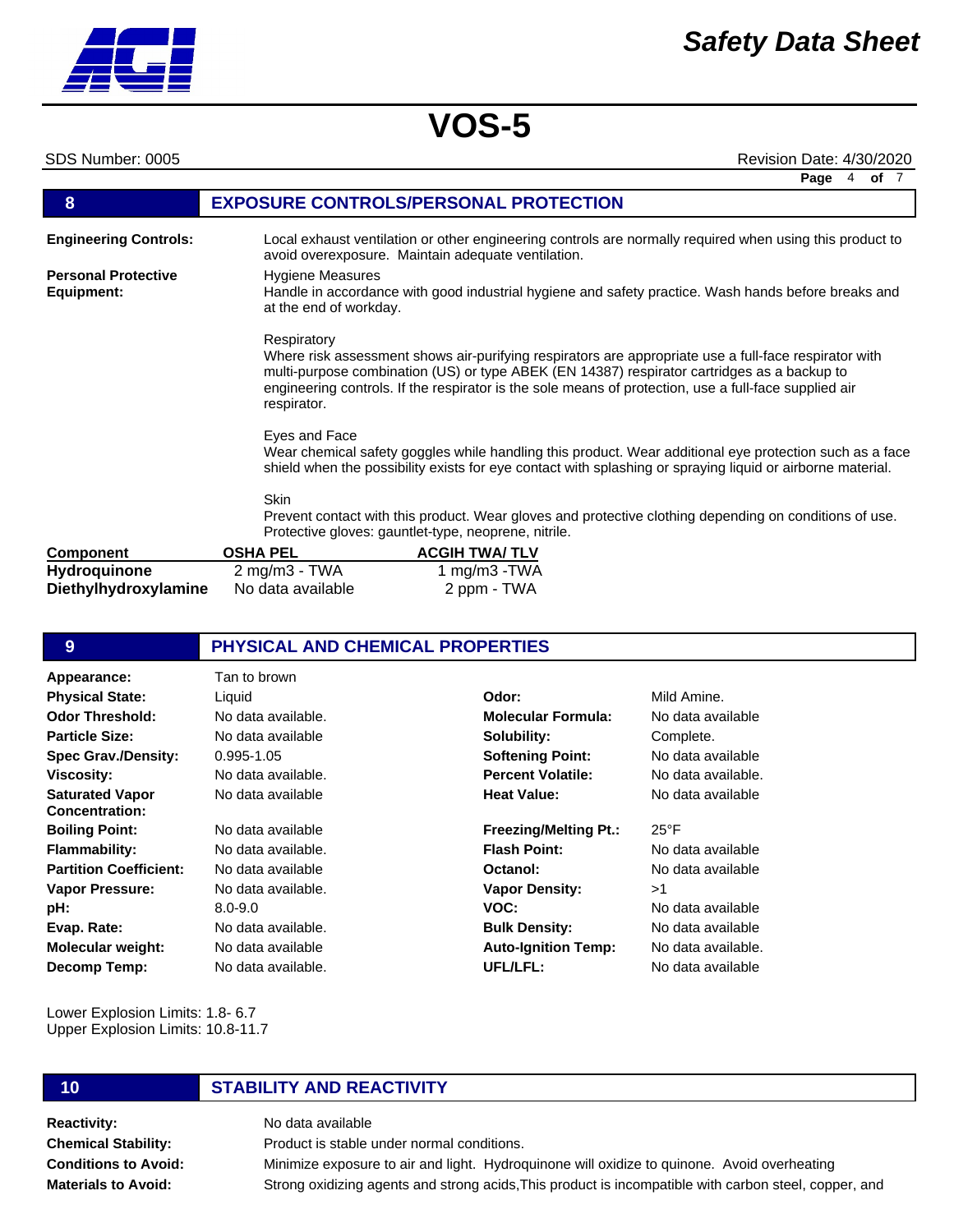

|  | SDS Number: 0005 |
|--|------------------|
|  |                  |
|  |                  |

Revision Date: 4/30/2020

**Page** 5 **of** 7

|                                  | PVC (polyvinylchloride).                                                                                       |
|----------------------------------|----------------------------------------------------------------------------------------------------------------|
| <b>Hazardous Decomposition:</b>  | Carbon oxides, nitrogen oxides, ammonia. Nitrogen oxide can react with water to form corrosive nitric<br>acid. |
| <b>Hazardous Polymerization:</b> | Will not occur.                                                                                                |

**11 TOXICOLOGICAL INFORMATION**

# **Toxicity Data:**

Eye Effects: Causes seroius eye irritation. May cause: blurred vision, redness, pain and tearing.

- » Diethylhydroxilamine = Eyes No data available
- » Hydroquinone = Eyes No data available

Skin Effects: Causes irritation. Prolonged and repeated exposure to dilute solutions may cause irritation, redness, pain and drying and cracking of the skin. Hydroquinone is an active allergen so repeated and prolonged exposure may cause skin sensitization.

- » Diethylhydroxilamine = Dermal LD50 Rabbit 1300 mg/kg
- Skin Corrosion/irritaton Rabbit mild skin irritation 24H
- » Hydroquinone = Dermal LD50 Rabbit > 2000 mg/kg Skin Corrosion/irritaton - no data available

Inhalation Effects: May cause irritation of the nose and respiratory tract. Effects may be delayed. Headaches, dizziness, nausea, and cyanosis may result from over-exposure to vapor.

- » Diethylhydroxilamine = Inhalation LC50 Rat 3140 ppm
- » Hydroquinone = Inhalation LC50 No data available

Ingestion Effects: May cause discomfort, nausea, vomiting, diarrhea if swallowed. Based on the Acute LD50 values of the components, this product is considered slightly toxic by ingestion.

- » Diethylhydroxilamine = Oral LD50 Rat 2190 mg/kg
- » Hydroquinone = Oral LD50 Rat 367 mg/kg

# **Carcinogenicity**

(Hydroquinone) IARC3: Group 3 - Not classifiable as to its carcinogenicity to humans

# **Mutagenicity**

(Diethylhydroxylamine) Human- leukocyte - unscheduled DNA synthesis (Hydroquinone) Lab experiments have shown mutagenic effects

# **Teratogenicity**: No data available

### **Fertility Effects**

(Diethylhydroxylamine) Reproductive toxicity - Rat - parenteral

**12 ECOLOGICAL INFORMATION** 

# **ECOTOXICITY**

Toxicity to fish

» LC50 - Oncorhynchus mykiss (rainbow trout) - 0.04 - 0.1 mg/l - 96.0 H (Hydroquinone)

Toxicity to daphnia and other aquatic invertebrates

- » EC50 Daphnia magna (Water flea) 0.13 mg/l 48 (Hydroquinone)
- » EC50 Daphnia magna (Water flea) 110.5 mg/l 48H (Diethylhydroxylamine)

An environmental hazard cannot be excluded in the event of unprofessional handling or disposal. Very toxic to aquatic life.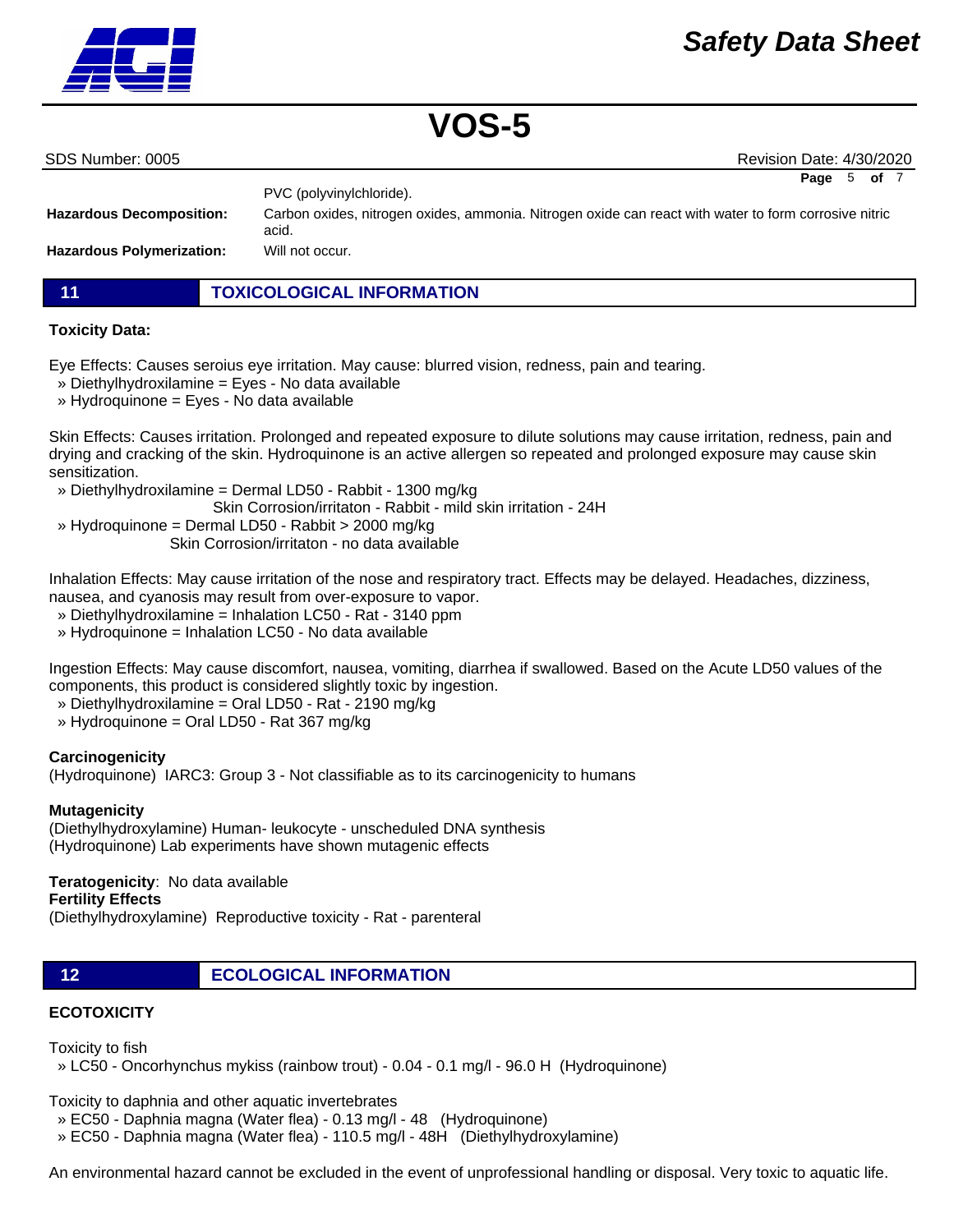SDS Number: 0005 Revision Date: 4/30/2020 **Page** 6 **of** 7

# **13 DISPOSAL CONSIDERATIONS**

Dispose of in accordance with local, state, and federal regulations. Since emptied containers retain product residue, follow label warnings even after container is emptied.

RCRA: This material is not listed as a hazardous waste if and when it is discarded.

# **14 TRANSPORT INFORMATION**

Not DOT regulated as a hazardous product.

# **15 REGULATORY INFORMATION**

This product does not contain chemicals known to the State of California to cause cancer, birth defects, or other reproductive harm.

## **FEDERAL REGULATIONS**

TSCA Inventory Status: All components of this product are listed "Active" on the Toxic Substances Control Act (TSCA) 8 (b) Inventory.

CERCLA / SARA Emergency Reporting A spill or release of this material may trigger the emergency release reporting requirements under CERCLA (40 CFR Part 300) and/or SARA Title III (40 CFR Part 355). State or local reporting requirements may differ from federal requirements.

 **» Hydroquinone reporting amount = 100 lbs.**

Clean Water Act (CWA): The following chemicals are listed under Section 311 as hazardous substances requiring the submission of a National Pollutant Discharge Elimination System (NPDES) permit application to EPA. » **No components listed**

RCRA: The requirements of the federal hazardous waste regulations do not appy uness the waste fails to pass any of EPA's four tests for determining hazardous wastes.

### **» No components listed**

# **STATE REGULATIONS**

**California- Proposition 65**: This product does not contain any chemicals known to the State of California to cause cancer and/or reproductive harm

**Massachusetts - RTK Substances:** The following components are listed: Hydroquinone (CAS# 123-31-9)

**New Jersey - RTK Substances:** The following components are listed: Diethylhydroxylamine (CAS# 3710-84-7), Hydroquinone (CAS# 123-31-9)

**Pennsylvania - RTK Substances:** The following components are listed: Diethylhydroxylamine (CAS# 3710-84-7), Hydroquinone (CAS# 123-31-9)